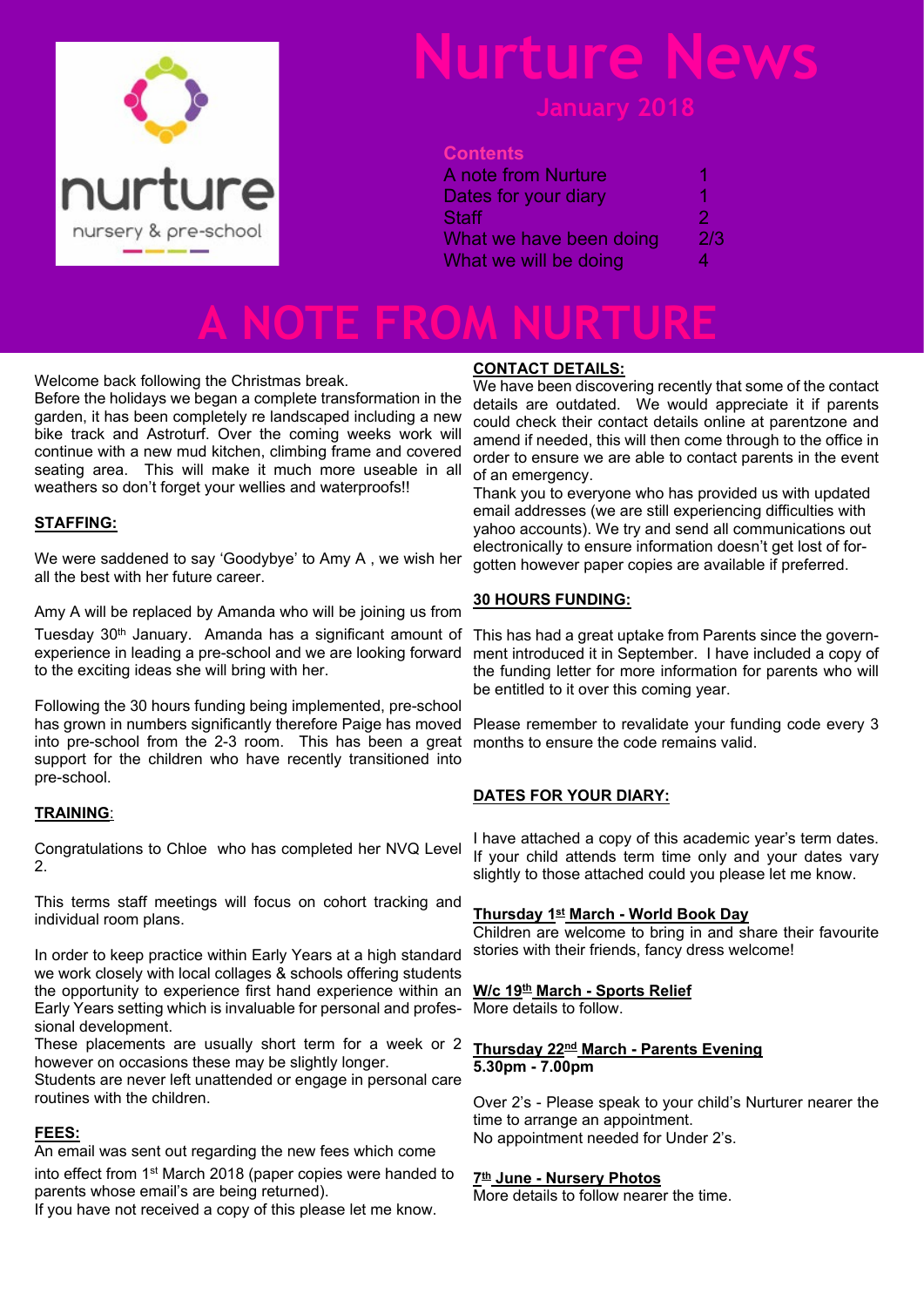

# **Nurture New**

## **Baby Room**



**Lucy Room Leader Alison**



**Amanda**



**Kayleigh Room Leader**



**Happy New Year and welcome back to our babies. We hope you have enjoyed the holiday's celebrating with your families.**

**We'd like to take this opportunity to welcome our new babies who have recently joined us and look forward to getting to know them more over the coming weeks.**

### **What we have been doing in the Baby Room**

**Over the past few months we have been very busy in the baby room. During October we celebrated Autumn and Halloween with various sensory activities, this included pumpkin pulp, spooky Jelly and spider webs. The babies looked adorable dressed up in their outfits.**







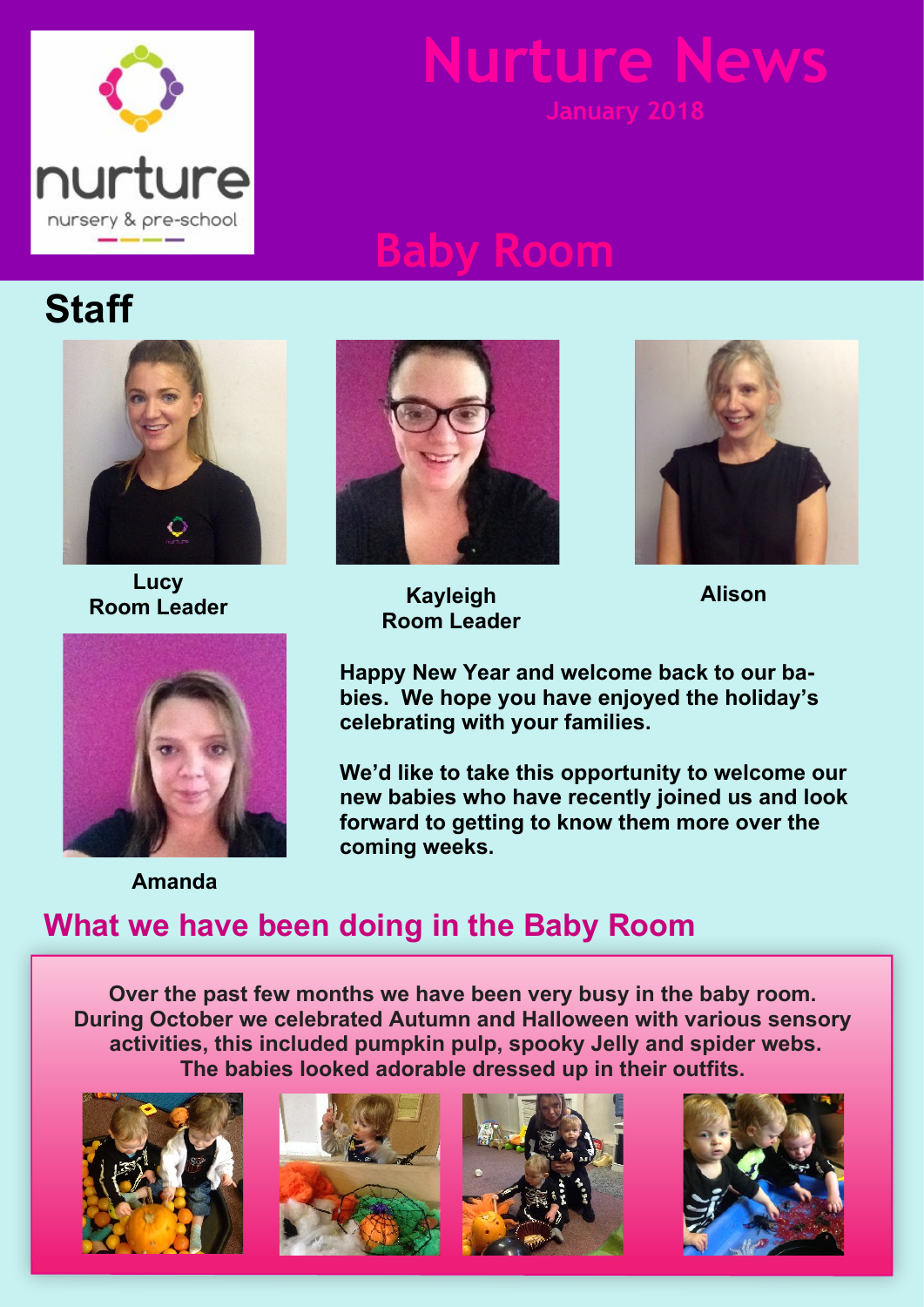

# **Nurture New**

**Baby Room**

### **What we have been doing in the Baby Room …**

**The babies thoroughly enjoyed the exploratory Christmas decoration tuff spot throughout December as well as watching the lights, touching the tinsel and rolling baubles along the floor.**

**Thank you to our parents who came along to our Christmas party to join in the fun, games and Christmas sing along. We were also very lucky to have a special visit from Father Christmas who came with little gifts for our babies which was lovely to see.**